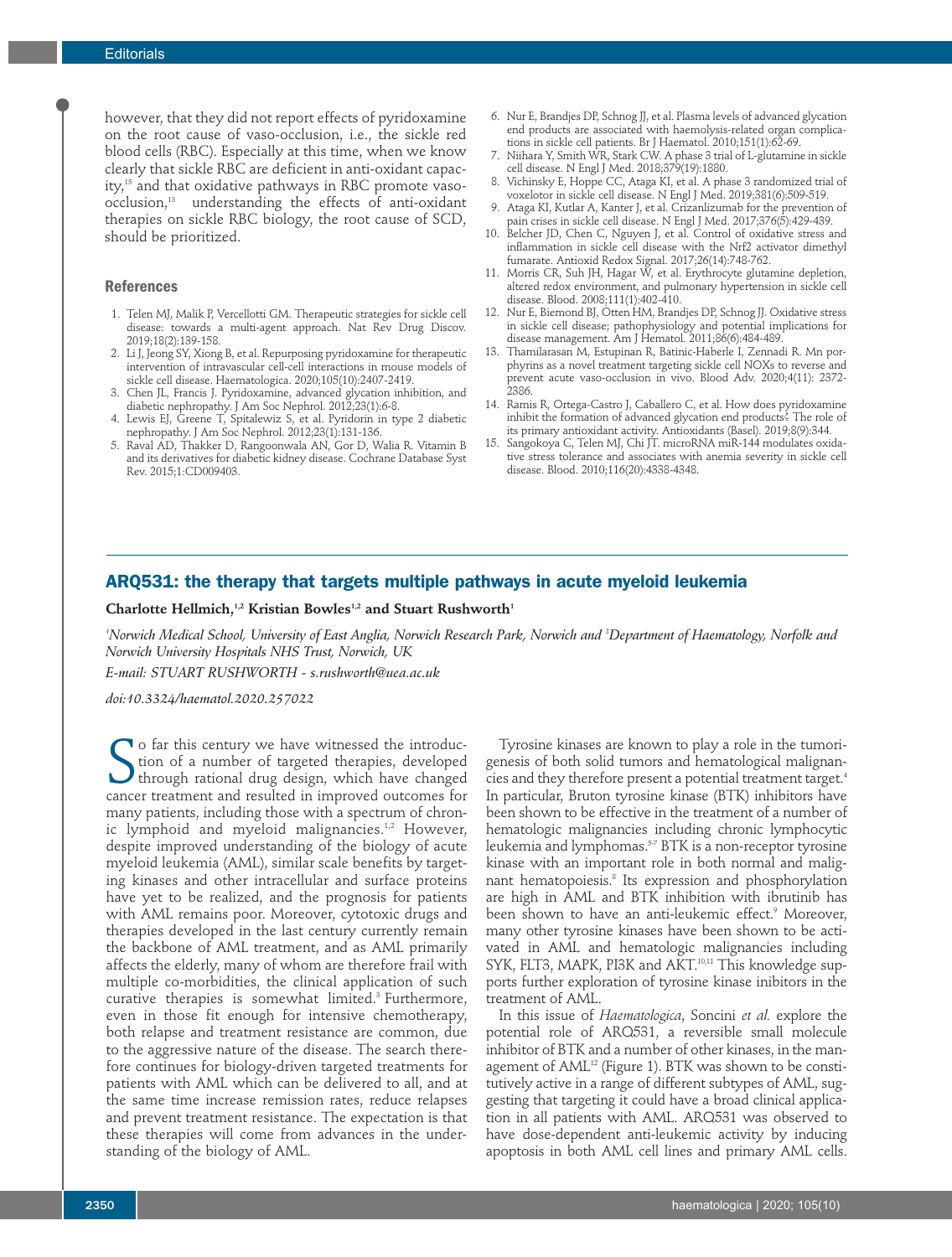

ed kinase; MAPK: mitogen-activated protein kinase; AML: acute myeloid leukemia.

The effect of ARQ531 was superior to that of treatment with ibrutinib and this was likely due to the broader mode of action of ARQ531. While ARQ531 has anti-BTK activity its action does not appear to be dependent on BTK and it was shown to inhibit a number of other oncogenic pathways as well. Thus, ARQ531 treatment reduced cell viability even after knock-down of BTK in AML cells.

We know that AML is heavily reliant on its tumor microenvironment <sup>13</sup> and disrupting this relationship is a crucial step in improving AML treatments and therefore outcomes for patients. When considering effectiveness of new treatments, we must therefore assess whether they are able to target leukemic cells within this supportive environment. Soncini *et al.* were able to demonstrate that the antileukemic activity of ARQ531 was preserved when AML cells were co-cultured with mesenchymal stromal cells. Moreover, the viability of the mesenchymal stromal cells as well as that of other non-malignant cells, including hematopoietic stem cells, was not affected by treatment with ARQ531. This is important when considering the potential toxicity of a drug as there is a need to protect nonmalignant cells in order to prevent side effects and reduce treatment-related morbidity and mortality.

A number of oncogenic pathways have been shown to drive leukemogenisis, disease progression and treatment resistance. In addition to upregulation of BTK, these include activation of the mitogen-activated protein kinase (MAPK) pathway and dysregulation of the hematopoietic transcriptional factor MYB, which have been implicated in the

pathogensis of AML. 14,15 The mode of action of ARQ531 is complex and genetic analysis revealed that it inhibits a number of different oncogenic pathways in AML. The data published in this issue show that ARQ531 disrupts the oncogenic MAPK pathway by inhibiting ERK and AKT activation as well as downregulating MYC. Furthermore, ARQ531 was shown to deregulate and promote degradation of the oncogenic driver MYB. Interestingly the action on all of these pathways, including BTK, MAPK and MYB, as well, potentially, as others not yet identified, appears to have a cumulative effect on cell viability. Inhibition of each pathway individually is less effective in reducing cell viability than using ARQ531, suggesting that additional pathways are important in this drug's mode of action. It is clear that leukemogenesis relies on the dysregulation of multiple oncogenic pathways and therefore targeting only one of these is not sufficient to achieve cell death and reduce tumor growth. A drug that has the ability to target a number of these pathways does, therefore, have greater potential to effectively eliminate malignant cells and at the same time has little or no lasting effect on non-malignant cells.

To demonstrate this Soncini *et al.* designed an *in vivo* experiment using a patient-derived AML mouse model. Following engraftment of immunocompromised mice with primary AML cells they demonstrated that treatment with ARQ531 impaired AML engraftment, reduced tumor burden and improved the animals' survival. Furthermore, there were no signs of toxicity, suggesting that ARQ531 could be an effective and well-tolerated treatment for AML in the